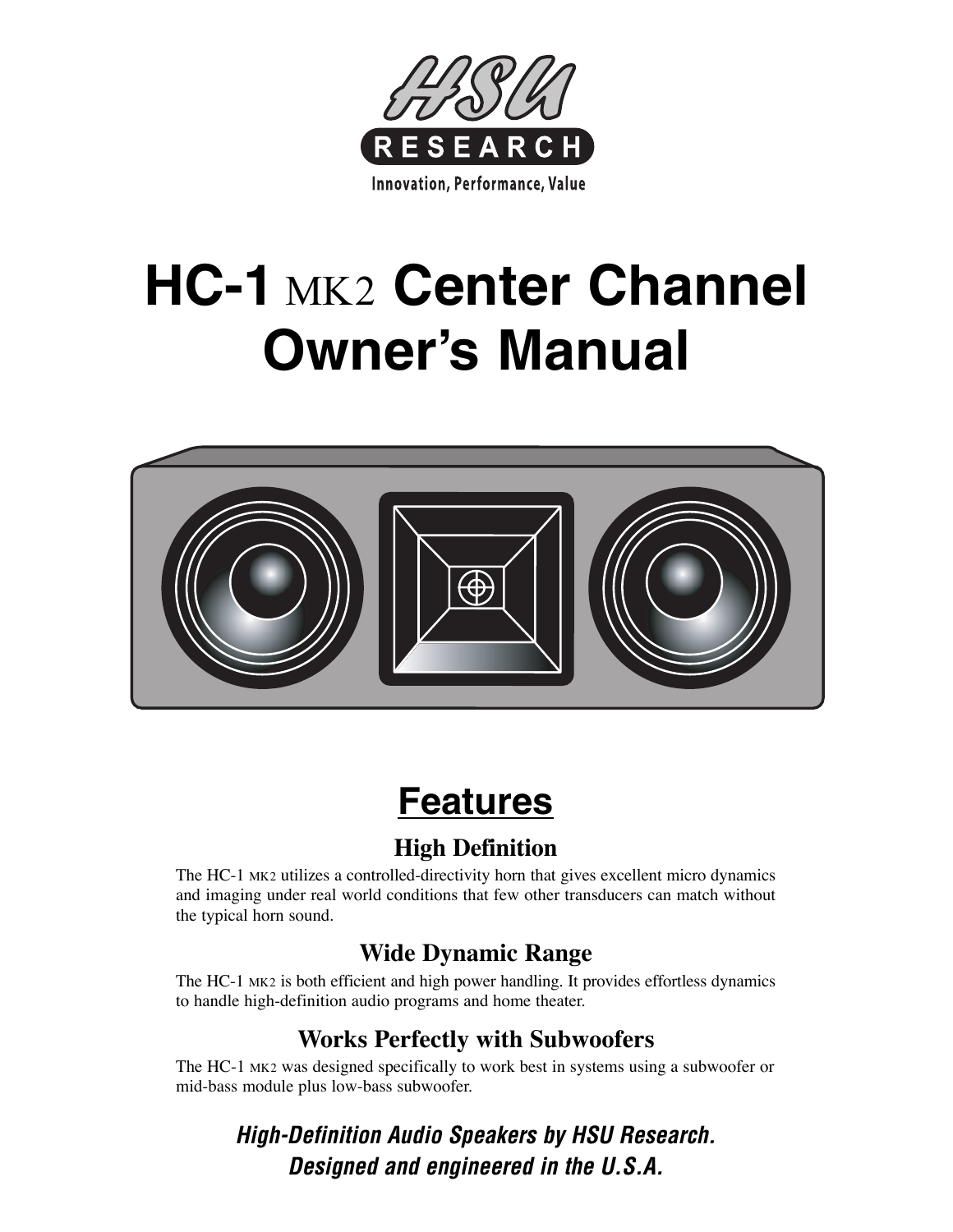## **A. UNPACKING**

Carefully remove your new HSU speaker from its box, avoiding staples which can cause damage to the cabinet. If you discover damage, contact us and the shipper immediately.

Save your cartons – they are the best possible protection for your speakers should you ever need to move them.

## **B. PLACEMENT**

*Note: For optimum bass performance, the addition of a subwoofer, or a mid bass module plus a low bass subwoofer is highly recommended.*

#### **Positioning Your Subwoofer**

See the subwoofer owner's manual.

#### **Positioning Your Center Channel**

For best imaging, the HC-1 MK2 should be placed close to ear level when seated. This may be somewhat limited by the position of the TV, since the center channel usually has to be above or below the TV. To the extent that the TV height is flexible, try to position the TV so the center channel speaker can be at the right height. If the position of the TV is fixed, place the center channel so it is as close to ear level as the situation allows. The HC-1 MK2 comes with a base that allows you to tilt it so the speaker aims at the listener.

If you prefer an in-wall alternative, get the in-wall version of the HB-1 MK2.

The HC-1 MK2 is not magnetically shielded. This should not be an issue with all the new TVs (DLP, LCD, plasma).



#### **Using the HC-1 MK2 as Left and Right Speakers**

Although designed primarily as a center channel, many customers have used it as main speakers. You can stand it up vertically, rotate the horn 90 degrees, take out the rubber Crescents (part of the tilting base that is attached to the speaker), and use it like you would with the HB-1 MK2.

#### **Positioning Your Satellites**

For best imaging, the HC-1 MK2 should be placed such that the tweeter is at ear level when seated, aimed directly at the primary listener. The distances to the three nearest solid surface should be in the ratio 1:1.26:1.60. When you have the distance to the floor the greatest, for a typical ear height of 40<sup> $\degree$ </sup>, this translates into 25 and 32 $\degree$  from the two nearest walls (Figure 1).

## **C. WIRING**

The HC-1 MK2s do not come with wires. We suggest getting 16 AWG for runs under 10 feet, 14 AWG for runs of 10 - 25 feet, and 12 AWG for runs of 26 - 50 feet.

Strip  $\frac{1}{2}$  of insulation from each end of the wire to expose the bare metal. Insert this into the 5-way gold plated binding posts on the back of the HC-1 MK2 (Figure 2). Alternatively, you can use banana plugs.

If you are connecting using bare wires, make sure the binding posts are tight, and no stray wires strands are causing a short.

## **D. SETTING UP**

Most speaker wire is polarity coded. This means that each conductor is labeled either  $(+)$  positive or  $(-)$  negative. The  $(+)$  positive side may be a different color or texture than the (-) negative side. On the back of your amplifier, each channel is probably labeled (+) and (-) as well as color coded red for (+) positive and black for (-) negative. HSU speaker terminals are color coded red for (+) positive and black for (-) negative. Be sure to hook  $(+)$  to  $(+)$ , (red to red), and  $(-)$  to  $(-)$ , (black to black).